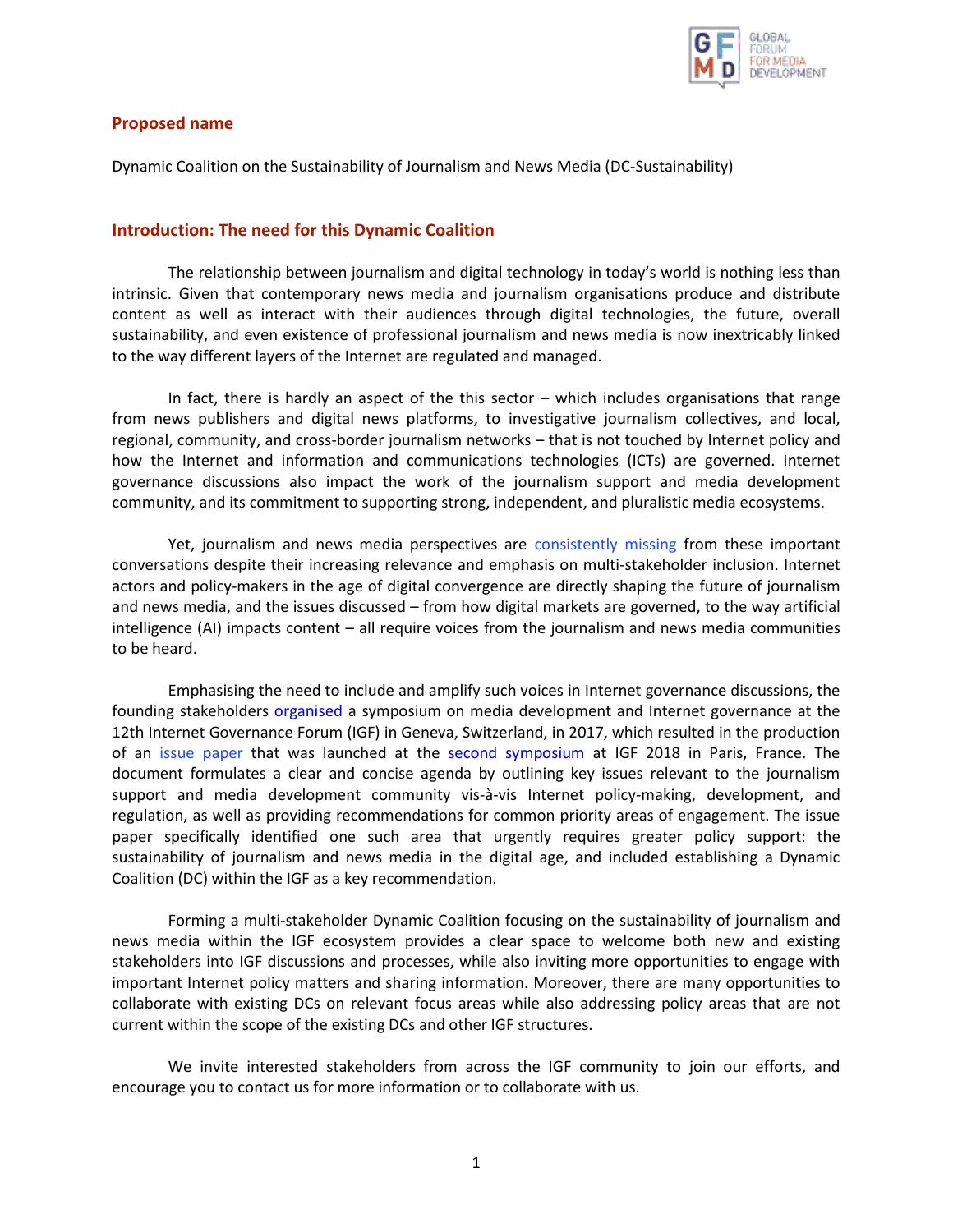

# **Action plan**

This Dynamic Coalition aims to address key policy challenges that impact the sustainability of journalism and news media in the digital age.

By bringing together stakeholders who have traditionally been absent from digital policy discussions, we strive to amplify the voices from the journalism, news media, journalism support, and media development communities when shaping digital policy and informing regulation. Indeed, such policies have significant impact on news media sustainability (including individual media outlets, journalistic networks, and media markets), but also impact a range of topics related to the broader IGF ecosystem, such as freedom of expression, access to information, digital inclusion, and algorithmic transparency.

We also recognise, however, the importance of collaborating with and learning from the IGF's rich community of stakeholders. By uniting under the banner of this DC with stakeholders from across the IGF community, we will strive to develop an inclusive and diverse group of voices to address how the IGF can support digital policy areas that include but are not limited to:

- Challenges to media sustainability such as: advertising dynamics, data governance policies, analytics, transparency, and intellectual property and taxation rules.
- Content monetisation and sustainable economic models for journalism and news media organisations online.
- Regulation and market rules for the new era e.g., regulation of data flows for the Internet economy, antitrust action, and media consolidation. This also includes market regulation failure and its relationship to the rise of disinformation, misinformation, and other online harms, media plurality, and new threats to democratic systems.
- Emerging issues significant to media innovation and viability like copyright in the digital environment, artificial intelligence, and algorithmic accountability and transparency.
- Striking the right balance online between the safeguard of free speech and that of other human rights such as dignity, privacy, etc.

To achieve our goals, this DC will conduct the following activities:

- **1. Inform:** We will regularly create opportunities to address the Internet governance community to explain what are the challenges are to journalism and news media sustainability, and how they are directly impacting the spread of disinformation, threats to freedom of expression, and other relevant digital policy areas. It will also entail creating fact sheets for members of the IGF community to better inform them about the linkages and relevance of media sustainability to digital policy.
- **2. Disseminate:** This DC will act as a central hub to share information, connect with new and existing stakeholders, and coordinate both within and beyond the IGF ecosystem. We will use our respective channels and tools (such as articles, blog posts, newsletters, conferences, GFMD's Internet Governance Working Group, and more) to spread that same information, and the fact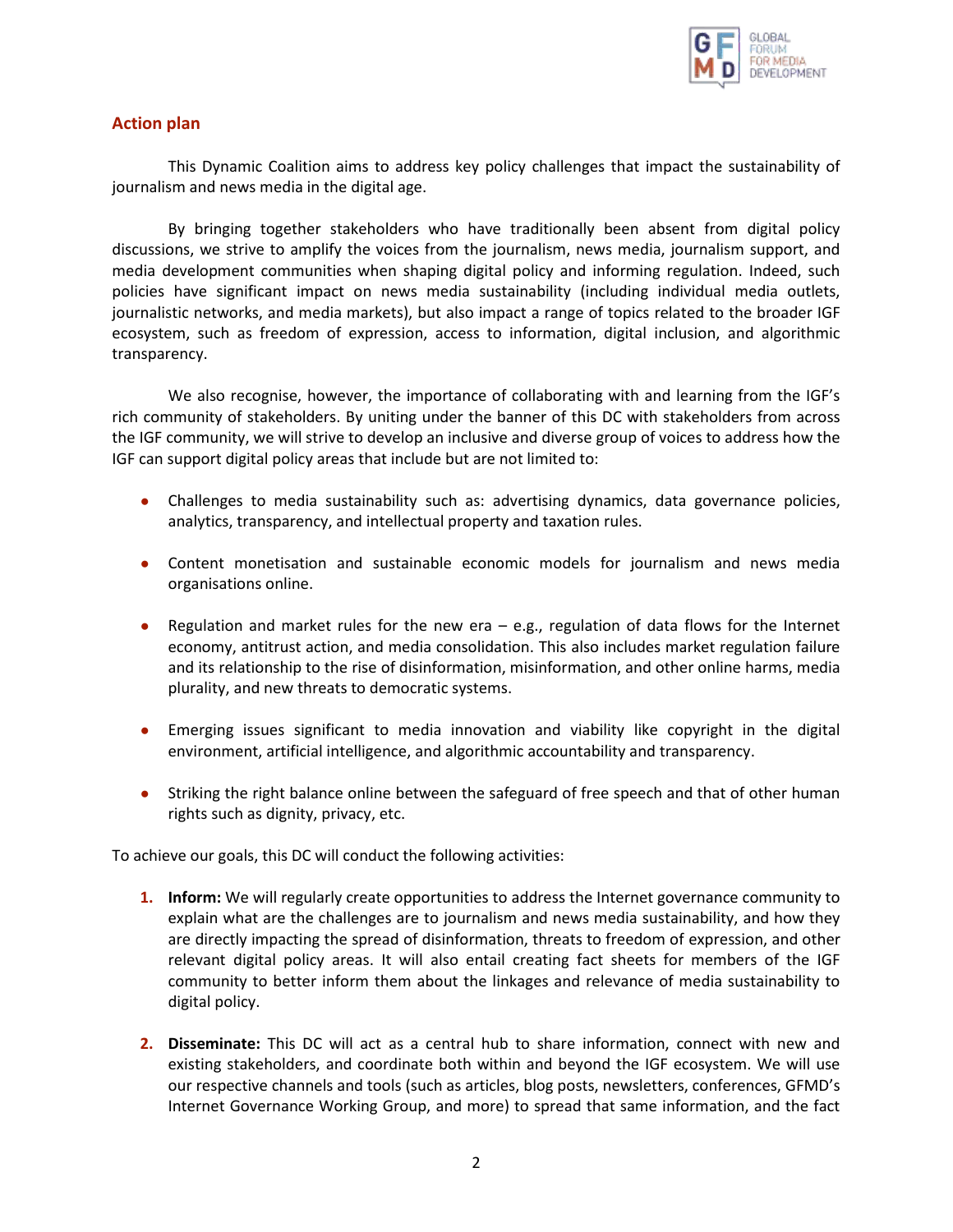

that we are sharing our point of view, to our constituencies, with the objective to ensure that we keep our peers interested and engaged.

- **3. Publish:** We will create and promote an annual report that highlights our work over the past 12 months, which will also include a list of that year's threats to media sustainability, why they matter for digital rights, and solutions to address them via digital policy processes. This will not only add value for others within the IGF ecosystem, but will also better position ourselves to approach donors and ensure our DC is financially sustainable.
- **4. Advocate:** We will ensure that the voices of the journalism and news media community are included in digital policy discussions and processes.

We plan to conduct these activities within the IGF ecosystem (including its national and regional initiatives), as well as within processes and events in the wider Internet governance landscape, such as the RightsCon Summit Series, Internet Freedom Festival (IFF), MisInfoCon, ICANN, and more. The DC will meet annually at the IGF to highlight journalists' voices, review our annual activity, take stock of current Internet and digital policy-related issues facing the journalism and news media community, and plan the next year's activities. More information on the group's working modality can be found on pages 7-8 of the aforementione[d issue paper.](https://bit.ly/IssuePaperV4)

## **Stakeholders**

#### **=== If you would like to be included, please comment with your name and affiliation ===**

**Note:** The Global Forum for Media Development (GFMD) will, at least initially, serve as the secretariat of this DC, and coordinate its administrative tasks.

#### **Civil society**

- Daniel O'Maley, Center for International Media Assistance (CIMA)
- Michael J. Oghia, Global Forum for Media Development (GFMD)
- Mira Milosevic, Global Forum for Media Development (GFMD)
- Timothy Karr, Free Press

#### **Private Sector**

- Elena Perotti, WAN-IFRA
- Susan Abbott, Cross-Pollinate Consulting
- Michael Kende, Analysys Mason

#### **Government/Intergovernmental**

- UNESCO (confirmed by Xianhong Hu)
- Charlotte Altenhöner-Dion, Council of Europe
- Małgorzata Pęk, Council of Europe

#### **Academia**

● François Nel, Innovation Research Group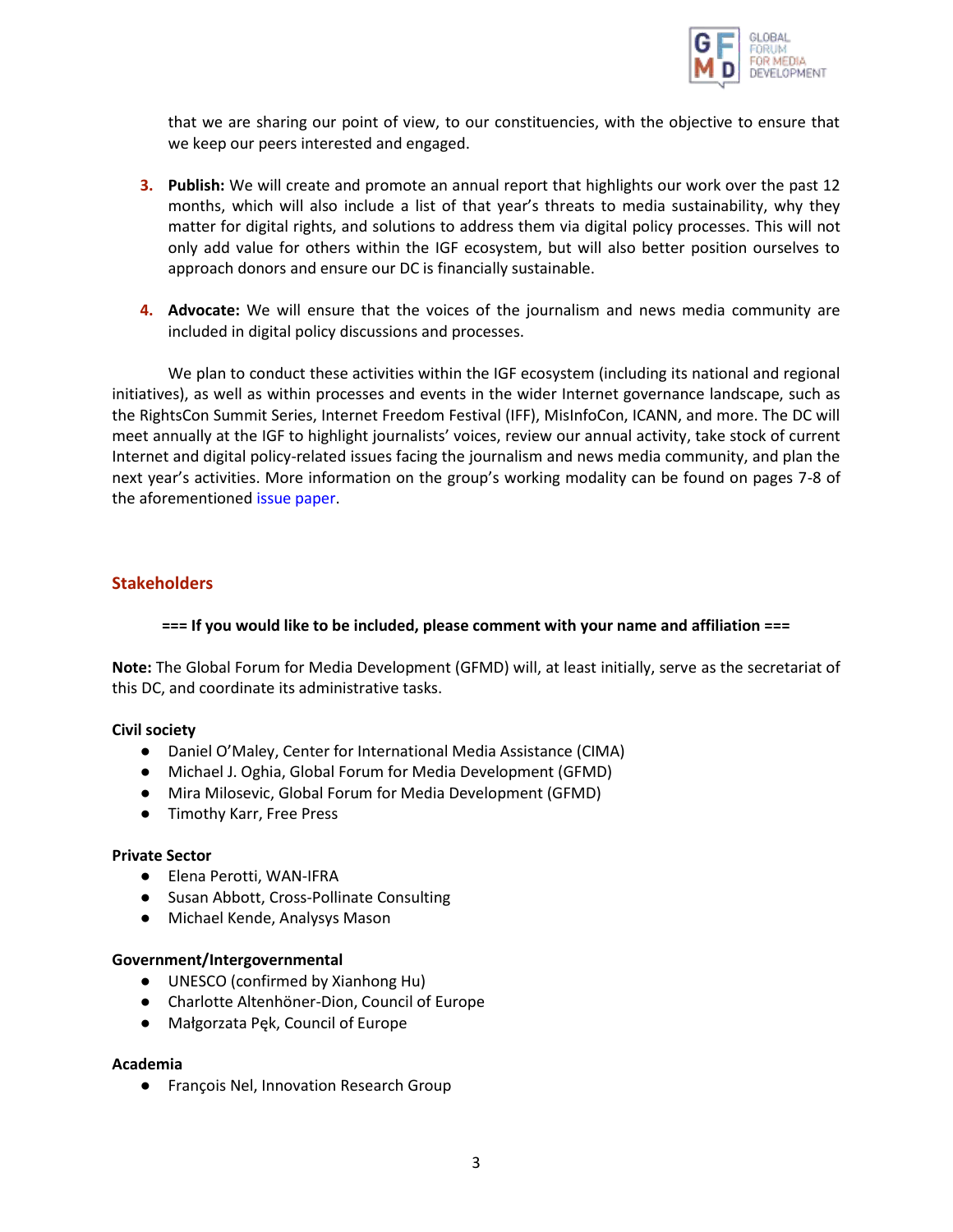

**Journalism Organisations & News Media**

●

## **Technical community**

●

# **Mailing list & contact person**

## <https://groups.io/g/dc-sustainability>

Michael J. Oghia, Advocacy & Engagement Manager [\(GFMD\)](https://gfmd.info/) – [moghia@gfmd.info](mailto:moghia@gfmd.info)

## **Relevant documents & links**

### **=== Please feel free to suggest additional documents, reports, links, and resources ===**

### **Featured resources:**

- Governing Digital Convergence: An Issue Paper on Media Development and Internet Governance – [https:/bit.ly/IssuePaperV4](https://bit.ly/IssuePaperV4)
- GFMD's Internet Governance Resource Centre <https://gfmd.info/internet-governance/>

## **Other relevant links:**

- 2019 Internet Society Global Internet Report: Consolidation in the Internet Economy <https://future.internetsociety.org/2019/>
- A Digital Declaration (Shoshana Zuboff, Frankfurter Allgemeine) [https://www.faz.net/aktuell/feuilleton/debatten/the-digital-debate/shoshan-zuboff-on-big](https://www.faz.net/aktuell/feuilleton/debatten/the-digital-debate/shoshan-zuboff-on-big-data-as-surveillance-capitalism-13152525.html)[data-as-surveillance-capitalism-13152525.html](https://www.faz.net/aktuell/feuilleton/debatten/the-digital-debate/shoshan-zuboff-on-big-data-as-surveillance-capitalism-13152525.html)
- A long, slow slog, with no one coming to the rescue (Rasmus Kleis Nielsen, Nieman Lab) <http://www.niemanlab.org/2019/01/a-long-slow-slog-with-no-one-coming-to-the-rescue/>
- America's Free Press and Monopoly: The Historical Role of Competition Policy in Protecting Independent Journalism in America – [https://openmarketsinstitute.org/wp](https://openmarketsinstitute.org/wp-content/uploads/2018/06/Americas-Free-Press-and-Monopoly-PDF-1.pdf)[content/uploads/2018/06/Americas-Free-Press-and-Monopoly-PDF-1.pdf](https://openmarketsinstitute.org/wp-content/uploads/2018/06/Americas-Free-Press-and-Monopoly-PDF-1.pdf)
- Beyond Fixing Facebook: How the multibillion-dollar business behind online advertising could reinvent public media, revitalize journalism, and strengthen democracy – [https://www.freepress.net/sites/default/files/2019-02/Beyond-Fixing-Facebook-Final\\_0.pdf](https://www.freepress.net/sites/default/files/2019-02/Beyond-Fixing-Facebook-Final_0.pdf)
- Confronting the Crisis in Independent Media: A Role for International Assistance [https://www.cima.ned.org/wp-content/uploads/2019/03/CIMA\\_Entry-Points-](https://www.cima.ned.org/wp-content/uploads/2019/03/CIMA_Entry-Points-Report_web150ppi-1.pdf)[Report\\_web150ppi-1.pdf](https://www.cima.ned.org/wp-content/uploads/2019/03/CIMA_Entry-Points-Report_web150ppi-1.pdf)
- Defending Independent Media: A Comprehensive Analysis of Aid Flows <https://www.cima.ned.org/publication/comprehensive-analysis-media-aid-flows/>
- Digital Deceit II: A Policy Agenda to Fight Disinformation on the Internet [https://shorensteincenter.org/wp-content/uploads/2018/09/Digital\\_Deceit\\_2\\_Final.pdf?x78124](https://shorensteincenter.org/wp-content/uploads/2018/09/Digital_Deceit_2_Final.pdf?x78124)